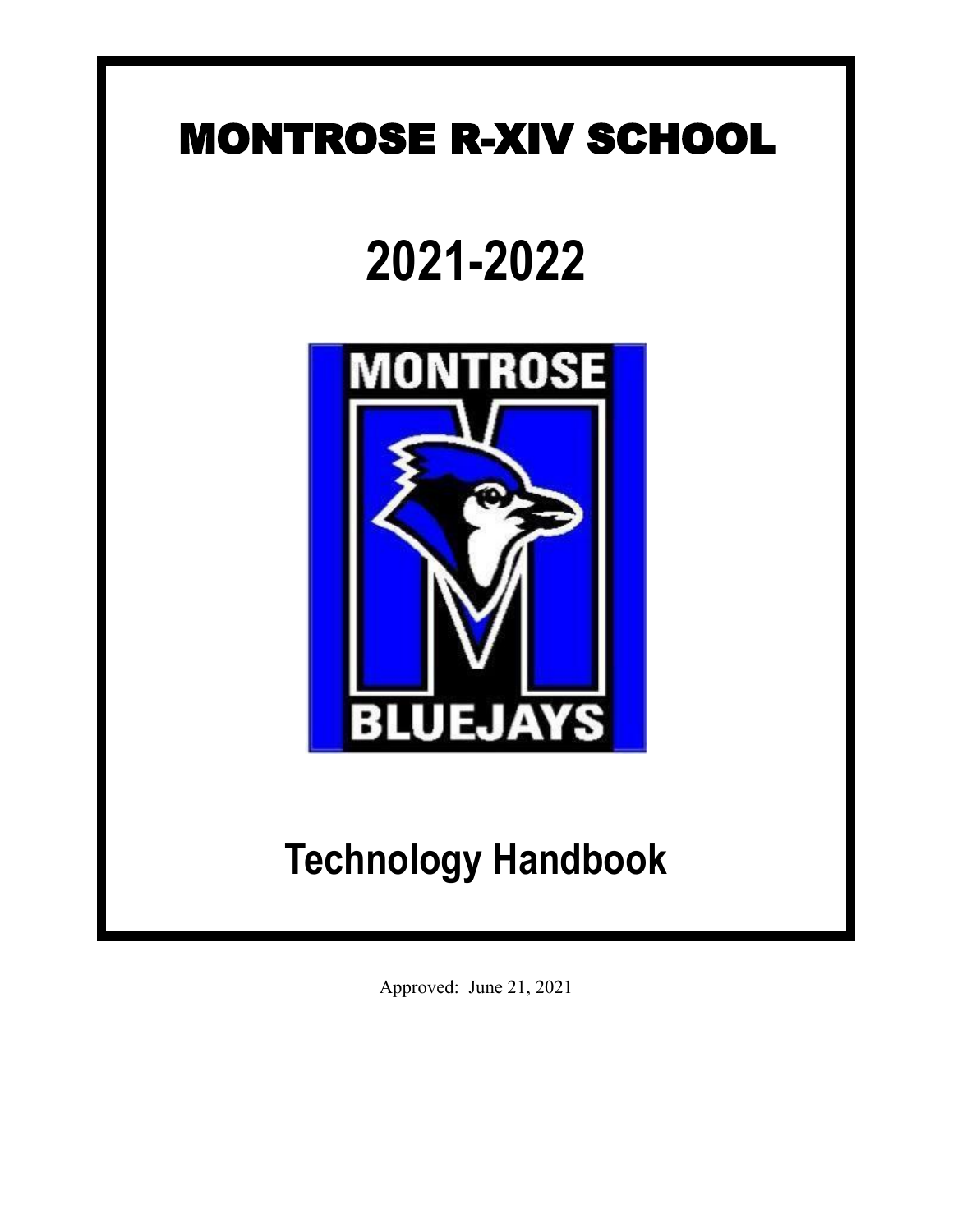#### Table of Contents

| <b>GENERAL INFORMATION</b>                                      | 3  |
|-----------------------------------------------------------------|----|
| DEVICE DEPOSIT/REPAIR/REPLACEMENT INFORMATION                   | 3  |
| <b>LAPTOP IDENTIFICATION</b>                                    | 3  |
| <b>RETURNING DEVICES</b>                                        | 3  |
| <b>RULES FOR DEVICE USAGE</b>                                   | 3  |
| <b>STUDENTS MUST</b>                                            | 4  |
| <b>CHARGING YOUR DEVICE</b>                                     | 4  |
| <b>HOME INTERNET ACCESS</b>                                     | 4  |
| IF DEVICE IS LEFT AT HOME                                       | 4  |
| IF DEVICE IS LEFT IN UNSECURED AREA                             | 4  |
| NETWORK CONNECTIVITY                                            | 5  |
| PERIODIC DEVICE INSPECTION                                      | 5  |
| <b>RULES FOR USING DEVICES AT HOME</b>                          | 5  |
| <b>SAVING TO THE HOME DIRECTORY</b>                             | 5  |
| <b>SCREENSAVERS AND BACKGROUNDS</b>                             | 5  |
| SOFTWARE AND APPS ON DEVICES                                    | 5  |
| SOUND, MUSIC, GAMES, CAMERA, AND PROGRAMS                       | 6  |
| <b>STUDENT DISCIPLINE</b>                                       | 6  |
| <b>TAKING CARE OF DEVICES</b>                                   | 6  |
| USING DEVICES FOR INTERNET AND EMAIL                            | 7  |
| PARENT/STUDENT TECHNOLOGY USAGE AGREEMENT & AUTHORIZATION       | 8  |
| FOR ELECTRONIC NETWORK ACCESS                                   | 14 |
| AUTHORIZATION FOR ELECTRONIC NETWORK ACCESS & PARENT/STUDENT 14 |    |
| TECHNOLOGY AGREEMENT AND CONSENT FORM                           | 14 |
| TECHNOLOGY USAGE (STUDENT USER AGREEMENT)                       | 15 |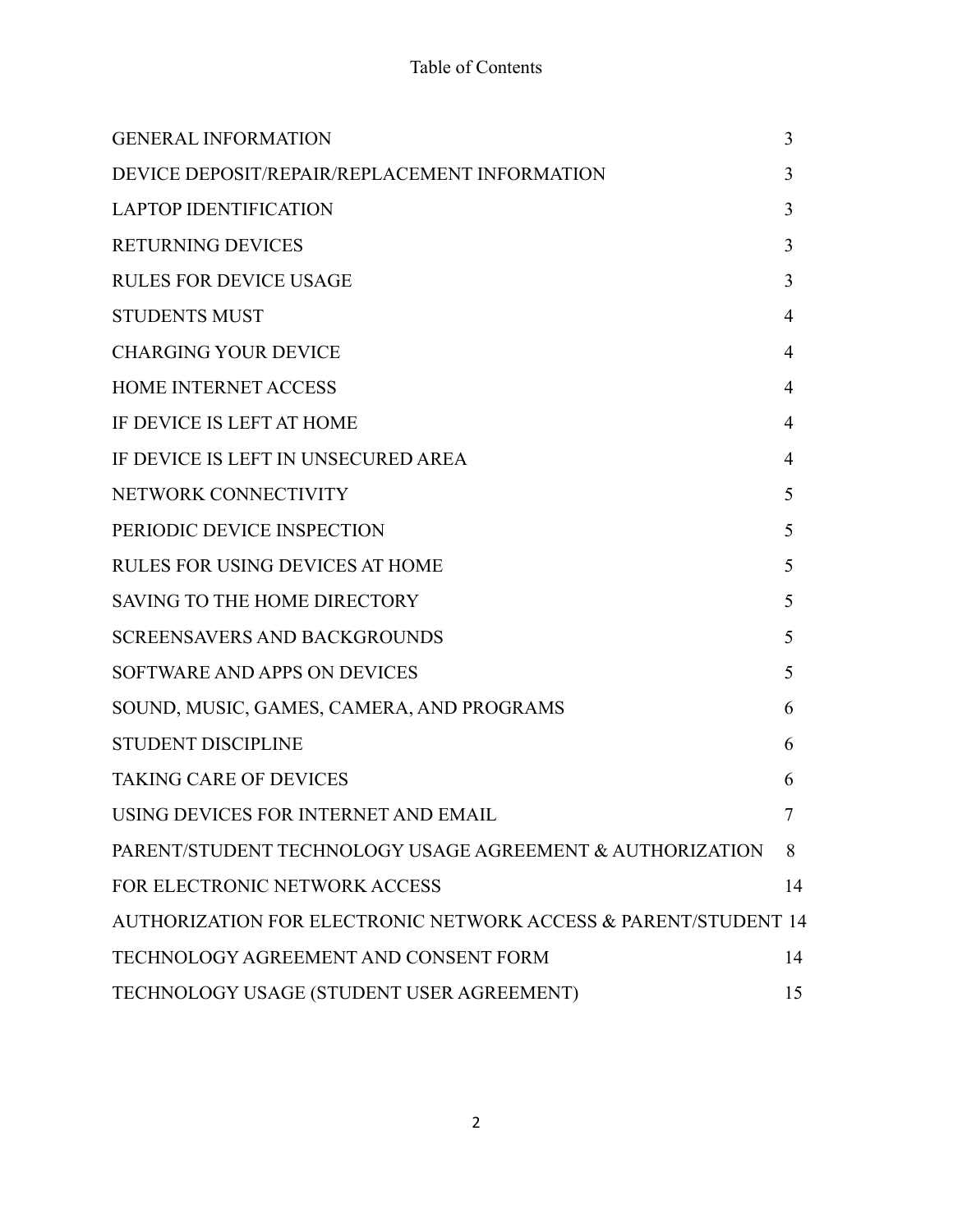#### **GENERAL INFORMATION**

Montrose R-XIV School District laptop technology devices, hereafter referred to as "devices," are the property of the District. Devices are on loan to students, and must be used in accordance with Board policies and procedures, as summarized in this technology handbook, and any applicable state and federal laws. Use of devices, as well as access to the District's network, the internet, and email are a privilege and not a right. Technology is provided for educational purposes only, and is intended to support the learning objectives of the District.

The procedures and information in this handbook apply to all student device use in the District, including any other device considered by the administration to fall under the guidelines of this handbook. Teachers may set additional requirements for use in their individual classrooms.

### DEVICE DEPOSIT/REPAIR/REPLACEMENT INFORMATION FOR PARENTS/ GUARDIANS:

Parents/ guardians are responsible for paying the costs for device repairs. Repair bills are to be paid to the Montrose R-XIV Central Office. ANY lost device requires the student's parent/ guardian to report the situation to the District and file a police report. If the device is not recovered in good working order as when issued to the student, the student/parent will be responsible for paying the replacement cost.

#### LAPTOP IDENTIFICATION:

Each device has a unique ID and is assigned to an individual student. Each device can be identified by the District in the following ways:

- Record of the device's Serial Number matched to individual student names.
- Record of the mac address of the device
- District label with unique ID on each device.

Students must never attempt to hide or take off device IDs. Please inform the central office of damaged labels and new ones will be provided.

#### RETURNING DEVICES:

Students must return their devices and all accessories to the District during the last week of school each year, or when directed to do so by a teacher or administrator.

Students who transfer out of the District must return their device(s) and accessories before records are 100% cleared for transfer. Students who withdraw, are suspended or expelled, or terminate enrollment in the District for any reason must return devices and accessories on the date of termination / withdrawal.

## **RULES FOR DEVICE USAGE**

Devices are to be used in the classroom and home for student academic and educational purposes, only. Devices are intended for use at school each day. In addition to teacher expectations for device use, school messages, announcements, calendars, schedules, and the Parent Portal may be accessed using devices. Students must bring their devices to all classes, unless specifically instructed not to do so by an individual teacher.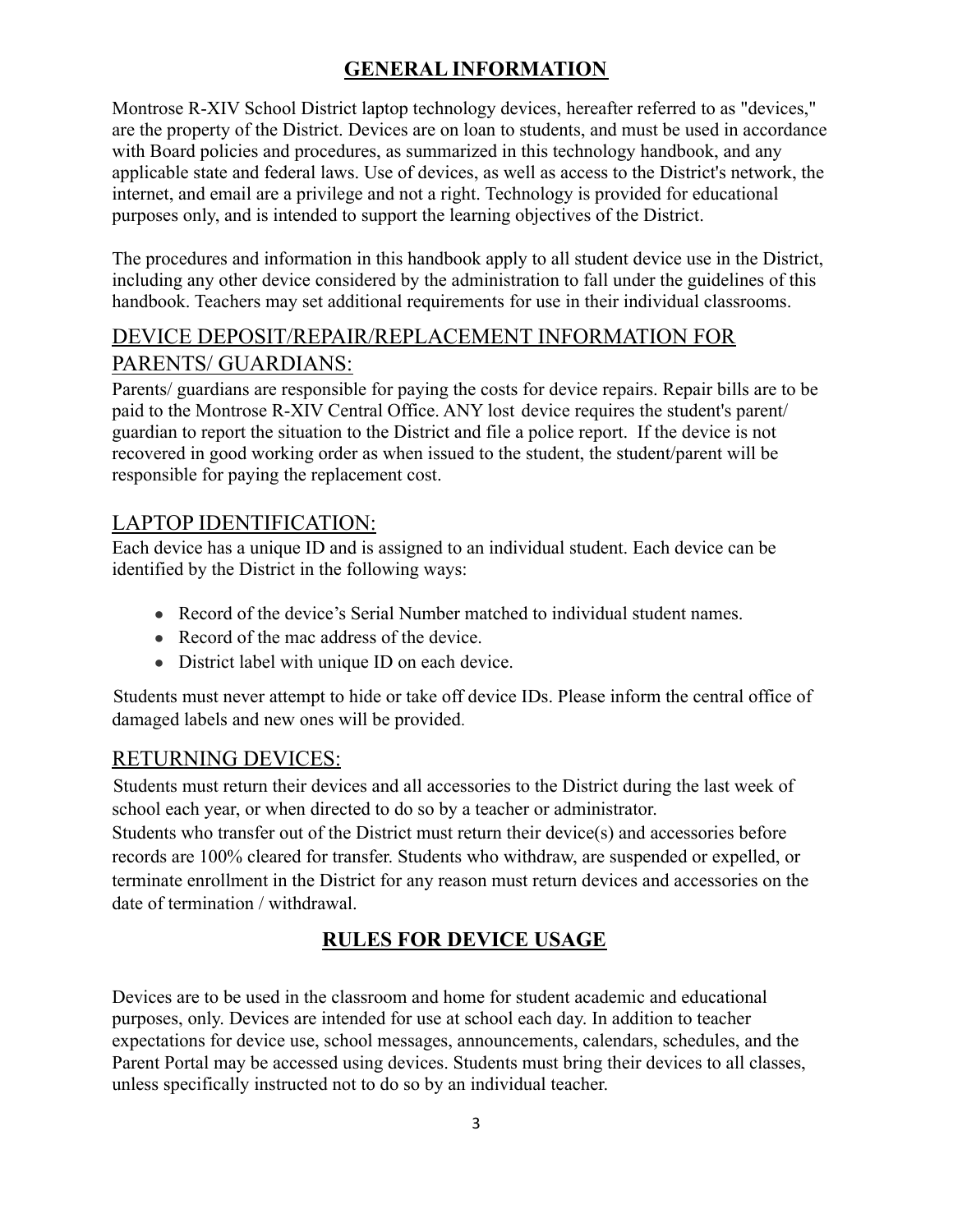#### STUDENTS MUST:

- 1. Never "swap" or share their device(s) with another student, unless directed by a teacher do so for a supervised classroom activity.
- 2. Maintain possession of their devices at all times, or ensure they are secured in a designated classroom / location at all times.
- 3. Never share passwords with another student. Passwords are to remain strictly confidential. If you suspect someone knows your password, see the central office to have it changed.

### CHARGING YOUR DEVICE:

Students who take their devices home are responsible for bringing their device fully charged to school each day. Students need to charge their devices each evening.

Administration will have plans in place to assist students in this process, when needed. Repeated violations will result in the student losing the privilege to use the device at home and/or other disciplinary measures.

#### HOME INTERNET ACCESS:

Students are allowed to set up home wireless networks on their devices.

#### IF DEVICE IS LEFT AT HOME:

If a student leaves his/ her device at home, they are still responsible for getting class work completed. If a student repeatedly leaves his/ her device at home, he/ she will lose privileges to use the device at home. In such cases, the student will be required to return the device to the appropriate charging area each day and leave the device at school.

#### IF DEVICE IS LEFT I N AN UNSECURED AREA:

Under NO circumstances should devices be left in unsecured / unsupervised areas. Unsecured areas are all public use areas of the school, including but not limited to: the stage, bleachers, lunchroom, computer lab, locker room, library, unlocked classrooms, dressing rooms, hallways, and restrooms. Devices left in unsecured and unsupervised areas are in extreme danger of being stolen.

If a student is participating in an activity that is not conducive to having the device (i.e., field trips, assemblies, sports, etc.), they are required to secure the device in the charging cart or locked in their hallway locker. SCHOOL DEVICES ARE NEVER TO BE IN LOCKER ROOMS. Students in PE must leave their devices in their locked hallway lockers (ensuring nothing is on top of them). Devices found in unsecured areas will be taken to the office and students may be required to complete alternate assignments due to temporary loss of device. Repeated offenses will result in disciplinary action.

#### NETWORK CONNECTIVITY:

The District makes no guarantees that their network will be up and running 100% of the time. In the rare case that the network is down, the District will not be responsible for lost or missing data.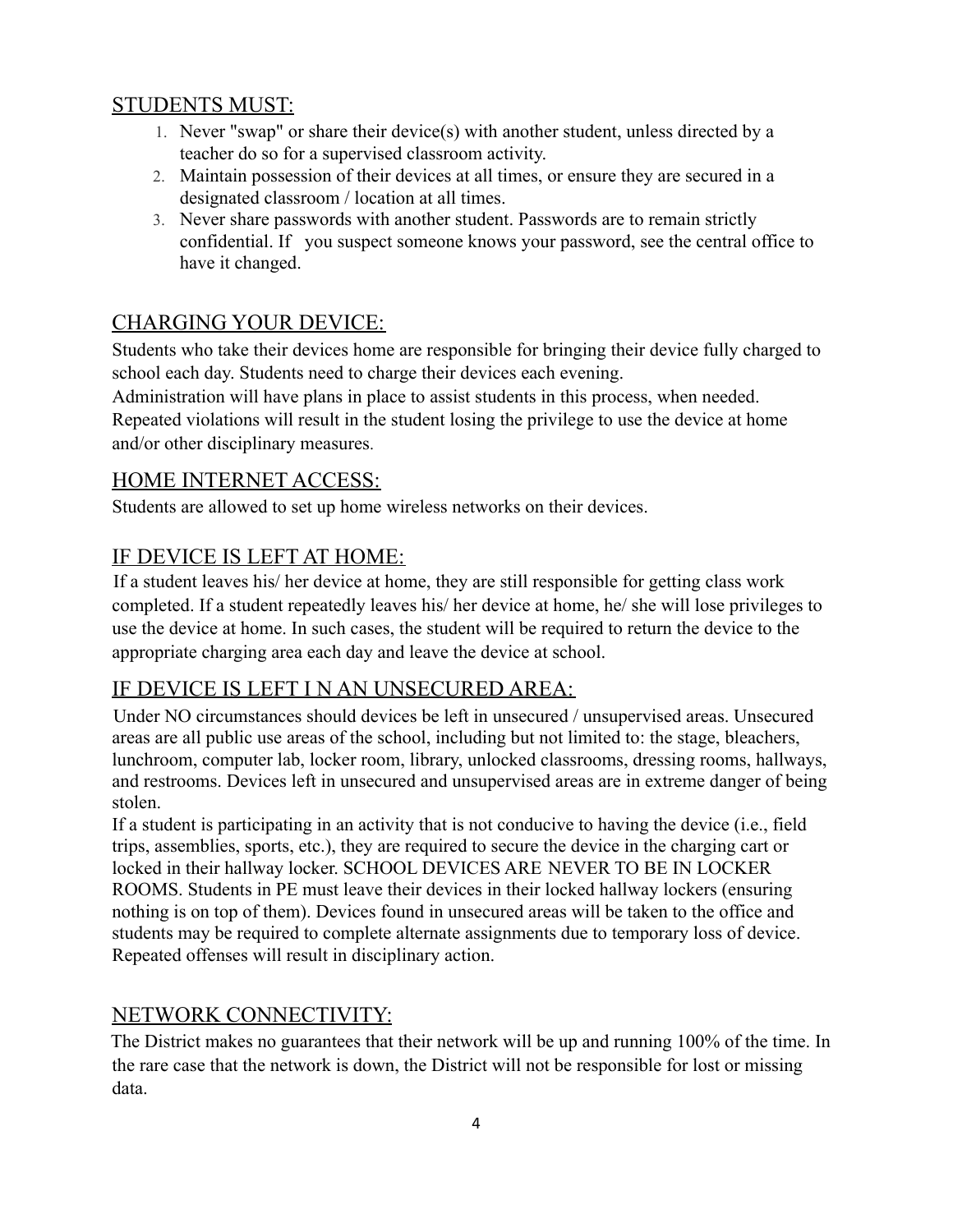#### PERIODIC DEVICE INSPECTION:

District staff will periodically check devices for unauthorized materials or activities.

#### RULES FOR USING DEVICES AT HOME:

- 1. Students must have written permission of their parents/ guardians on file before they will be allowed to take devices home.
- 2. When at home, devices must always be used under the direct supervision of an adult in a common family location (i.e., kitchen, living room).
- 3. Devices must not be placed on or under soft items such as pillows, chairs, sofa cushions, or blankets. Doing so will cause devices to overheat and can result in permanent damage.
- 4. If a device is lost or stolen, parents/ guardians should immediately report the loss or theft to the school at 660-693-4812.
- 5. If the device is damaged or not working properly, it must be turned into the office. Parents/ guardians are responsible for paying the costs for device repairs. The District will then send the broken device for repair or replacement. Parents/ guardians are not authorized to attempt repairs themselves or to contract with any other individual or business for the repair of a device. Such action will void the warranty.

## SAVING TO THE / HOME DIRECTORY:

Students may save work directly on the device. However, it is recommended that students save their work on a flash drive and /or Google Drive. Storage space will be available but it will NOT be backed up in case of re-imaging. It is the student's responsibility to ensure that work is not lost due to mechanical failure or accidental deletion. Flash drives and other memory/storage devices used in school devices are subject to search with reasonable suspicion that prohibited / illegal activities/ materials are present, in accordance with the law.

#### SCREENSAVERS AND BACKGROUNDS:

Inappropriate media may not be used as a screensaver or background photo. Inappropriate media includes, but is not limited to: Depictions of guns, weapons, pornography, inappropriate language, vulgarity, tobacco, alcohol, drugs, gang-related symbols, or those that are threatening, harassing, or discriminatory against protected classes. Use of such screensavers or backgrounds will result in disciplinary action, when not protected by law.

#### SOFTWARE AND APPS ON DEVICES:

**Originally Installed Software** - The software and apps originally installed by the District must remain on the device in usable condition and be easily accessible at all times. From time to time, the school may add software and apps for use in a particular class. Period device checks will be made to ensure students have not removed any required apps or added apps that are not authorized by the District. Disciplinary measures per the student handbook may be incurred.

**Additional Software and Apps** - Students are not allowed to load extra software or apps on the devices unless otherwise directed to do so by their teachers or school staff. The District will synchronize the devices so that they contain the necessary apps. Students will not synchronize devices or add apps to devices, including home synching accounts. Disciplinary measures per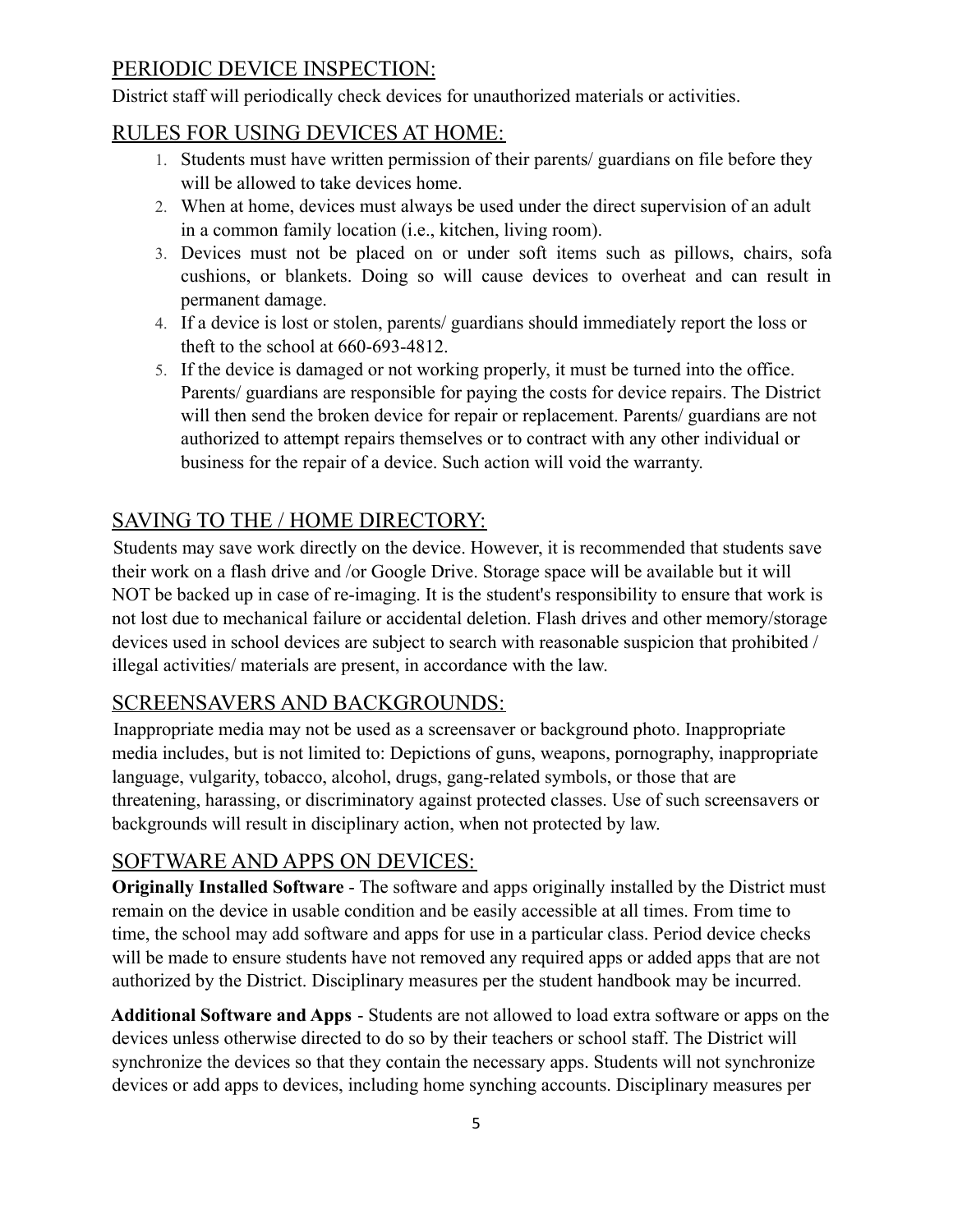the student handbook may be incurred.

**Procedure for Reloading Software** – If technical difficulties occur or unauthorized software or apps are discovered, the device will be restored from backup. The District does not accept responsibility for the loss of any software or documents deleted due to a reformat and reimage. Disciplinary measures per the student handbook may be incurred.

**Software Upgrades** - Upgrade versions of licensed software and apps are available from time to time. Students may be required to check in their devices for periodic updates and synching.

#### SOUND, MUSIC, GAMES, CAMERA, AND PROGRAMS:

Sound must be muted at all times unless permission is obtained from the teacher for a specific instructional purpose. Music is allowed on devices only for educational purposes and is only to be used at teacher's discretion. Programs, games, etc. out of compliance with technology regulations that have been saved to memory sticks are not allowable on school devices. Students are not allowed to download or install ANY software, illegal music or movies, or other copyrighted materials. If the device has a camera, no photos or videos are to be taken that are not academic related without prior approval from the principal, and only for those reasons allowable in District policy. All software / apps must be school-approved and installed by a staff member. Data storage will be through apps on devices and email to a server location. Inappropriate usage for purposes in this section will result in disciplinary action.

#### STUDENT DISCIPLINE:

The discipline policies and procedures outlined in Montrose R-XIV School District Student Handbook address the major and minor offenses related to school technology, both on and off school property. Depending upon the seriousness of each individual offense, students may lose device and / or network privileges, as well as face suspension, expulsion, and even report to law enforcement, where applicable. Please see respective handbooks for more information.

#### TAKING CARE OF DEVICES:

- 1. Students will be held responsible for maintaining their devices and keeping them in good working order throughout the school year.
- 2. Device batteries must be charged at home each night and ready to use each school day, or placed on chargers in stations located at school, for students who do not take devices home.
- 3. Devices must be returned with only normal wear and no alterations at the end of the school year. Students will be charged replacement fees if devise cases or bags assigned to them are damaged beyond normal wear.
- 4. Devices must always be within their protective cases/ bags when carried.
- 5. Cords and cables must be inserted carefully into devices to prevent damage.
- 6. When transporting devices using backpacks or other similar carrying cases, use extra caution as to avoid potentially causing damage such as a broken screen.
- 7. Students are not to put labels, stickers or markings of any kind on devices.
- 8. When students are not using their devices, they must be stored in a secure location. Nothing can be placed on top of devices when stored.
- 9. Devices must not be stored in vehicles at school or home. Devices will be damaged from high temperatures and cold temperatures.
- 10. If a student needs a secure place to store their device, school staff will provide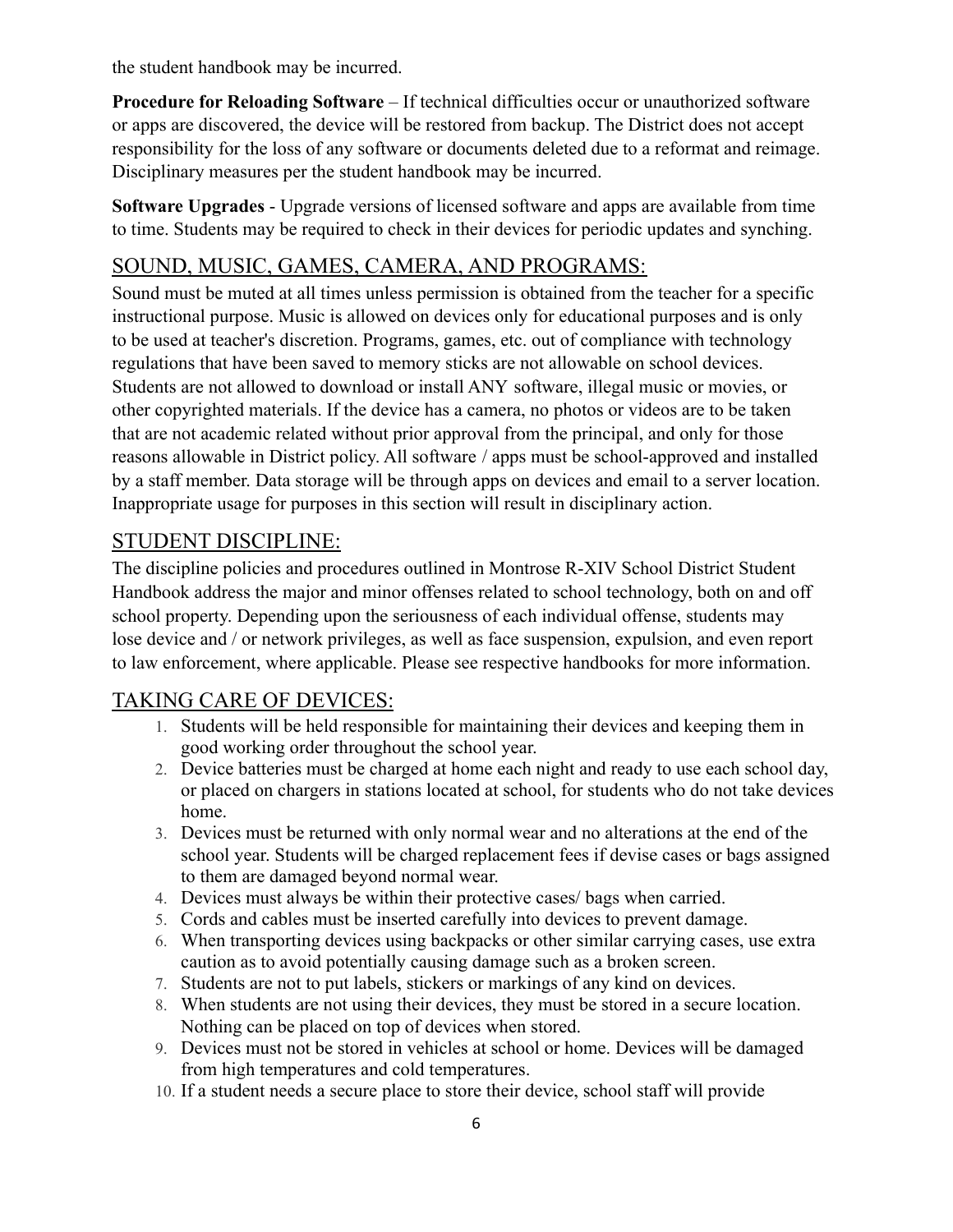assistance.

- 11. Devices that malfunction or are damaged must be reported to the teacher or office immediately.
- 12. Cost to repair devices and accessories that have been damaged from student misuse, neglect, or intentional damage will be the student's responsibility.
- 13. 0nly use a clean, soft cloth to wipe the screen; no cleansers of any type.

#### USING DEVICES FOR INTERNET AND EMAIL:

Students and parents/ guardians understand the District does not have control over information found on the internet. While every attempt is made to block access to inappropriate materials while students are at school, the District is not able to monitor student usage of devices while at home. It is the responsibility of parents/ guardians to supervise the information student's access on the internet while at home.

- 1. Students must never share personal information about themselves on the internet. This includes a student's name, age, address, phone number, or school name.
- 2. Parents/ guardians and students are required to read and agree to the District's Parent-Student Acceptable Technology Usage Agreement and sign it prior to receiving their devices.
- 3. Students must be aware that internet access and email, as well as other media they have accessed, created, or stored on devices is the sole property of the District. The District has the right to review these items for appropriateness and adherence to Board policies, rules, and state/ federal laws, and to revoke students' access to devices at any time and for any reason.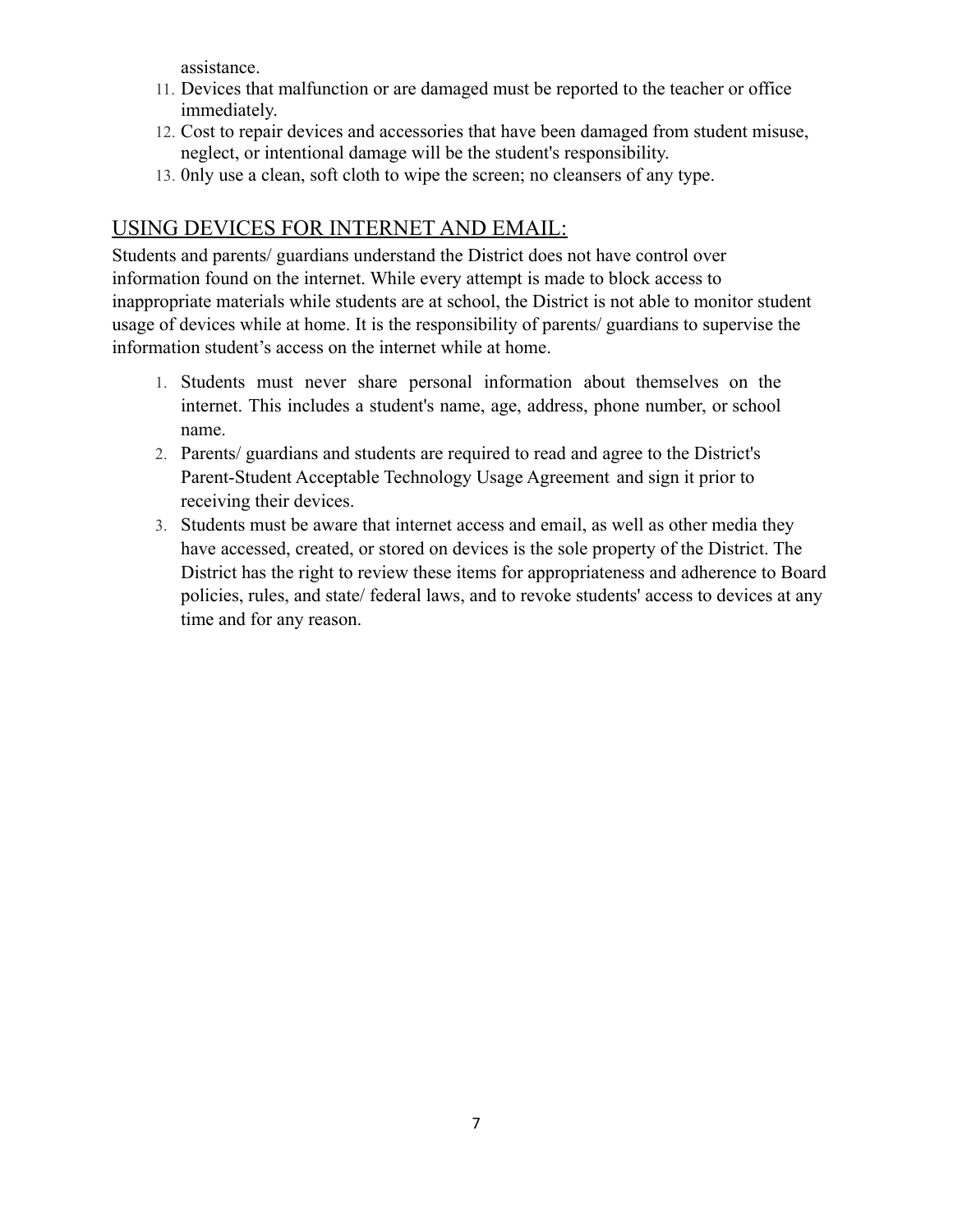## **MONTROSE R-XIV SCHOOL DISTRICT PARENT/STUDENT TECHNOLOGY USAGE AGREEMENT & AUTHORIZATION FOR ELECTRONIC NETWORK ACCESS**

Each student and his/ her parents/ guardians must sign the Parent-Student Technology Usage Agreement before being granted access to the District network and given a device. Please read this document carefully before signing.

All use of the internet shall be consistent with the District's goal of promoting educational excellence by facilitating resource sharing, innovation, and communication. This Authorization & Agreement does not attempt to state all required or prohibited behaviors of users. However, some specific examples are provided.

Failure of any user to follow the terms of the Authorization for Electronic Network Access & Parent-Student Acceptable Technology User Agreement will result in loss of privileges, disciplinary action, and / or appropriate legal action. The signatures at the end of this document are legally binding and indicate the parties who signed have read the terms and conditions carefully and understand their significance.

#### **TERMS AND CONDITIONS:**

**Acceptable Use** - The use of District technology and electronic resources is a privilege, which may be revoked at any time. Staff and students are only allowed to conduct electronic network-based activities that are classroom or workplace related. Behaviors which shall result in revocation of access shall include, but will not be limited to: damage to or theft of system hardware or software; alteration of system hardware or software; placement of unlawful information, computer viruses or harmful programs on or through the computer system; entry into restricted information on systems or network files in violation of password/account code restrictions; violation of other users' rights to privacy; unauthorized disclosure, use or dissemination of personal information regarding minors; using another person's name/password/account to send or receive messages on the network; sending or receiving personal messages on the network; and use of the network for personal gain, commercial purposes, or to engage in political activity.

Students and employees may not claim personal copyright privileges over files, data or materials developed in the scope of their employment, nor may students or employees use copyrighted materials without the permission of the copyright holder. The Internet allows users access to a wide variety of media. Even though it is possible to download most of these materials, students and staff shall not create or maintain archival copies of these materials unless the source indicates that the materials are in the public domain.

Access to electronic mail (E-mail) is a privilege and designed to assist students and employees in the acquisition of knowledge and in efficiently communicating with others. The District E-mail system is designed solely for educational and work related purposes. E-mail files are subject to be reviewed by District and school personnel. Chain letters, "chat rooms" or Multiple User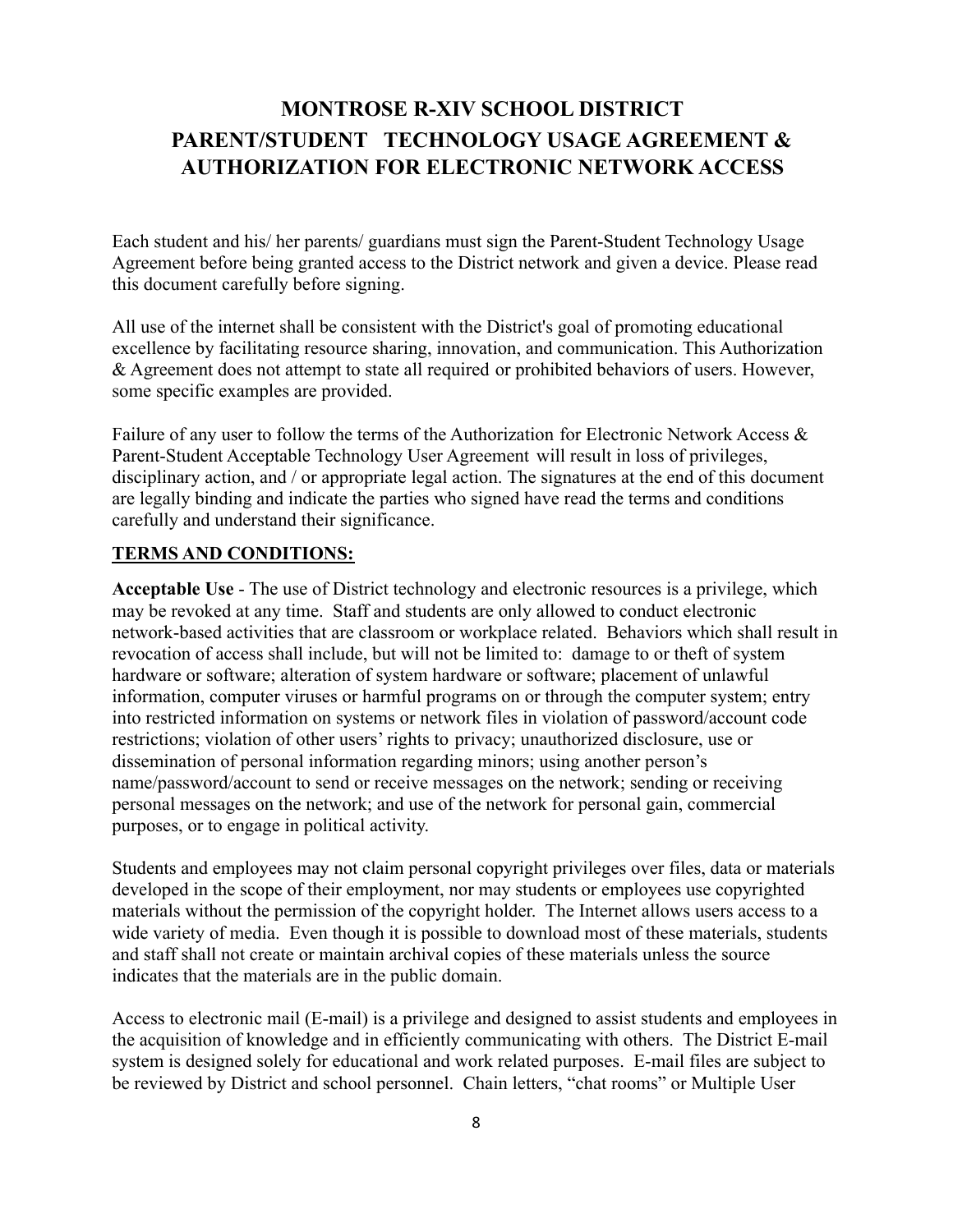Dimensions (MUDs) are not allowed, with the exception of those bulletin boards or "chat" groups that are created by teachers for specific instructional purposes or employees for specific work related communication.

Students or employees who engage in "hacking" are subject to loss of privileges and District discipline, as well as the enforcement of any District policy, state and/or federal laws that may have been violated. Hacking may be described as the unauthorized review, duplication, dissemination, removal, damage, or alteration of files, passwords, computer systems or programs, or other property of the District, a business, or any other governmental agency obtained through unauthorized means.

To the maximum extent permitted by law, students and employees are not permitted to obtain, download, view or otherwise gain access to "inappropriate matter," which includes materials that may be deemed inappropriate to minors, unlawful, abusive, obscene, pornographic, descriptive of destructive devices, or otherwise objectionable under current District policy or legal definitions.

The District and school administration reserve the right to remove files, limit or deny access, and refer staff or students violating the Board policy to appropriate authorities or other disciplinary action.

**Privileges** - The use of District technology and electronic resources is a privilege, not a right, and inappropriate use will result in the cancellation of those privileges. All staff members and students who receive a password/account code will participate in an orientation or training course regarding proper behavior and use of the network. The password/account code may be suspended or closed upon the finding of user misuse of the technology system or its resources.

**Unacceptable Use** - The user is responsible for his or her actions and activities involving the network. Some examples of unacceptable uses are:

- Using the network for any illegal activity, including violation of copyrights or other contracts, or transmitting any material in violation of any State or Federal law;
- Downloading unauthorized software, regardless of whether it is copyrighted or virus-free;
- Hacking or gaining unauthorized access to files, resources, or entities, as well as using non-district proxies;
- Invading the privacy of individuals. This includes the unauthorized disclosure, dissemination, and use of information about anyone that is of a personal nature, including a photograph or video;
- Using another user's account or password;
- Posting material authored or created by another without his/ her consent;
- Posting anonymous messages;
- Accessing, submitting, posting, publishing, or displaying any defamatory, inaccurate, abusive, obscene, profane, sexually oriented, threatening, racially offensive, harassing, or illegal material; bullying and cyberbullying.
- Using the network while access privileges are suspended or revoked.
- Using electronic media that disrupts the educational process or interferes with the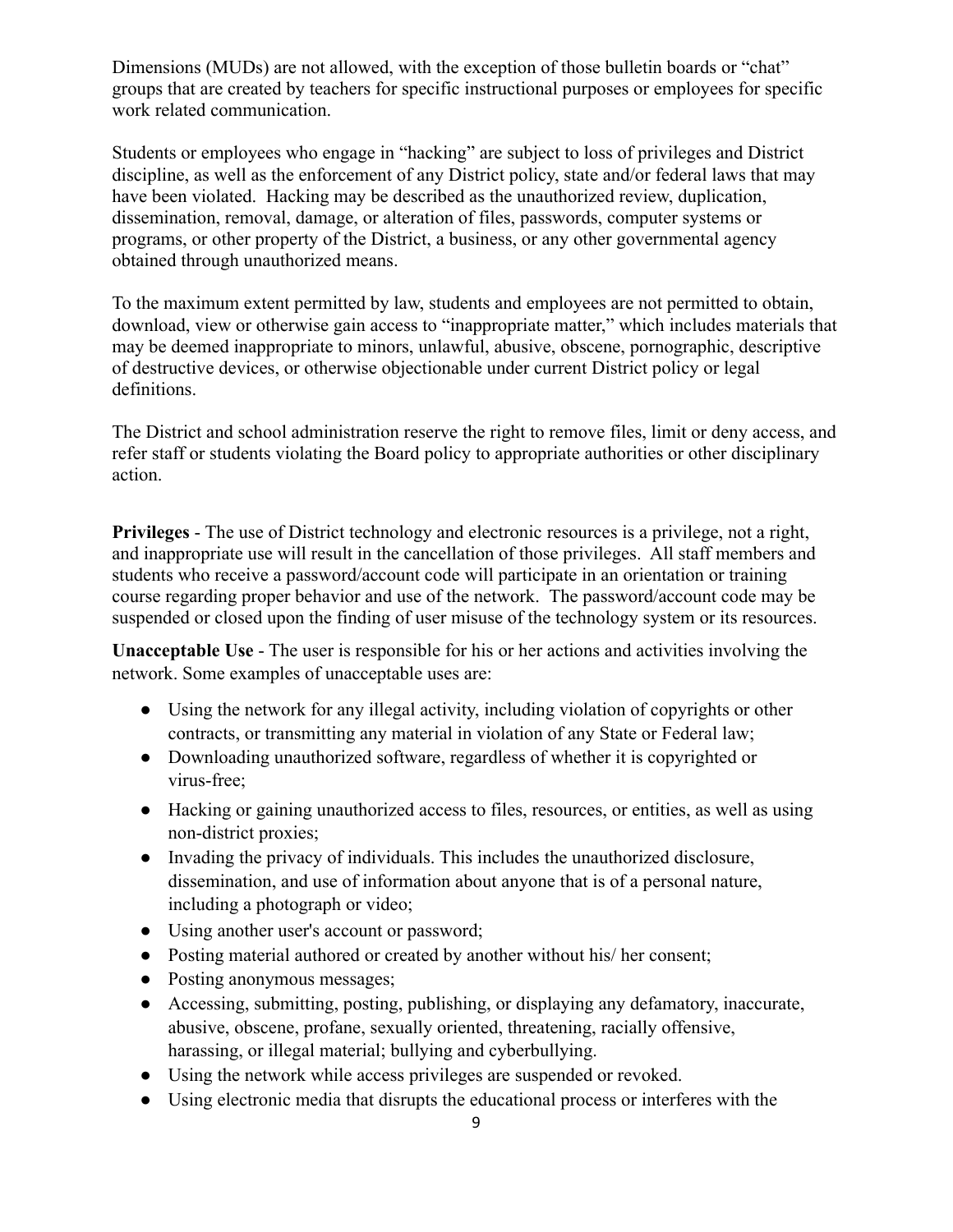rights of others at any time, either during the school day or after school hours.

- Disrupting or interfering with the system.
- Sending mass electronic mail to multiple users without prior authorization by the appropriate teacher or District administrator.
- Misrepresenting one's identity in electronic communications.
- Engaging in any activity that does not meet the intended purposes of the network, including, but not limited to, illegal, commercial, political, religious, union, or entertainment purposes.

**Network Etiquette and Privacy** - Students and employees are expected to abide by the generally accepted rules of electronic network etiquette. These include, but are not limited to, the following:

- 1. System users are expected to be polite. They may not send abusive, insulting, harassing, or threatening messages to others.
- 2. System users are expected to use appropriate language; language that uses vulgarities or obscenities, libels others, or uses other inappropriate references is prohibited.
- 3. System users may not reveal their personal information.
- 4. System users may not use the District's electronic network in such a manner that would damage, disrupt, or prohibit the use of the network by other users.
- 5. System users should assume that all communications and information is public when transmitted via the network and may be viewed by other users. The system administrators may access and read Email on a random basis.
- 6. Use of the District's electronic network for unlawful purposes will not be tolerated and is prohibited.
- 7. No downloads of music, games, etc. are allowed

**Services** - While the District is providing access to electronic resources, it makes no warranties, whether expressed or implied, for these services. The District may not be held responsible for any damages including loss of data as a result of delays, non-delivery or service interruptions caused by the information system or the user's errors or omissions. The use or distribution of any information that is obtained through the information system is at the user's own risk. The District specifically denies any responsibility for the accuracy of information obtained through Internet services.

**Indemnification** - The user agrees to indemnify the District for any losses, costs, or damages, including reasonable attorney fees incurred by the District, relating to, or arising out of, any violation of this Authorization & Agreement.

**Security** - The Board recognizes that security on the District's electronic network is an extremely high priority. Security poses challenges for collective and individual users. Any intrusion into secure areas by those not permitted by such privilege creates a risk for all users of the information system.

The account codes/passwords provided to each user are intended for the exclusive use of that person. Any problems, which arise from the user sharing his/her account code/password, are the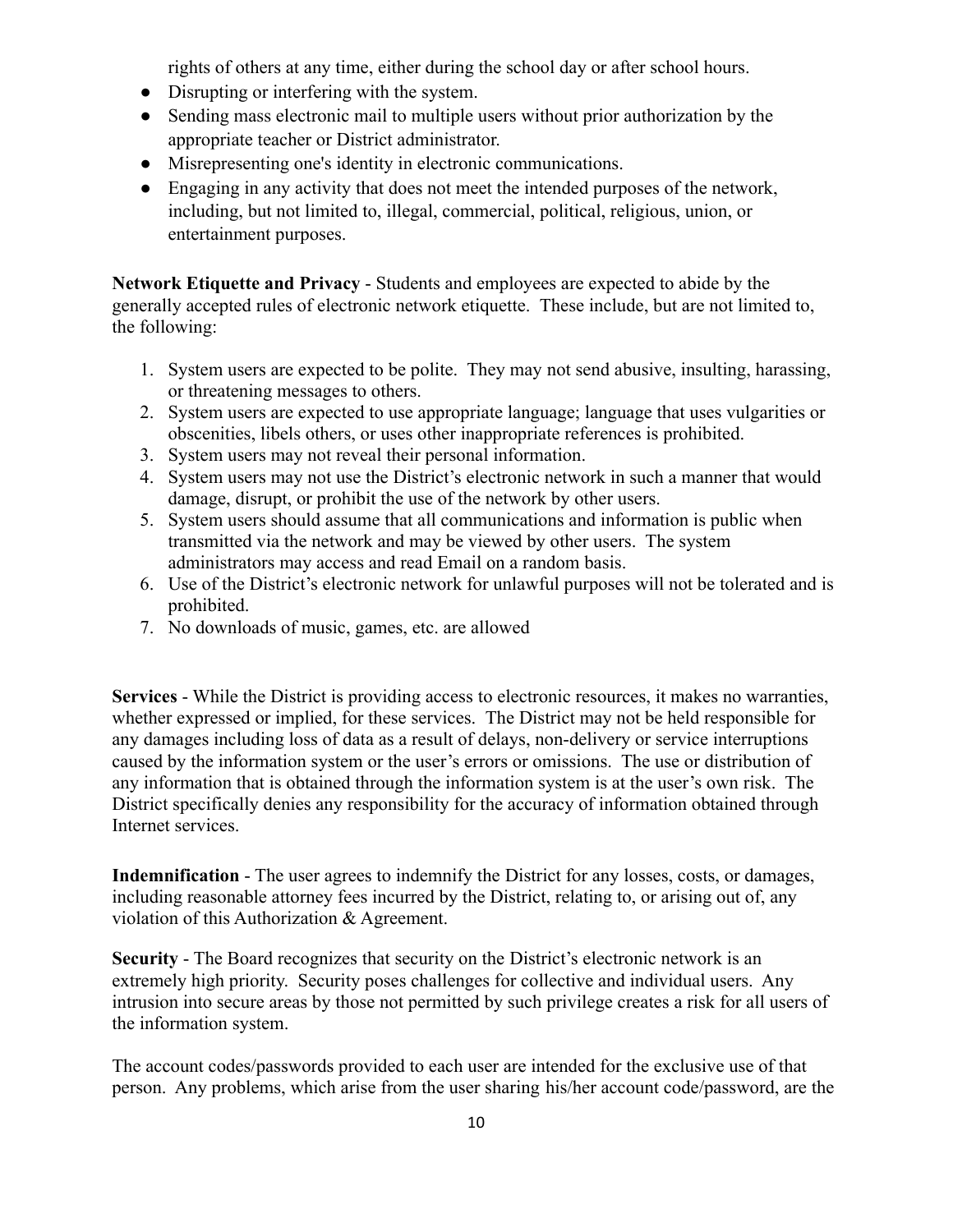responsibility of the account holder. Any misuse may result in the suspension or revocation of account privileges. The use of an account by someone other than the registered holder will be grounds for loss of access privileges to the information system.

Users are required to report immediately any abnormality in the system as soon as they observe it. Abnormalities should be reported to the classroom teacher or system administrator. The District does use filtering, blocking or other technology to protect students and staff from accessing Internet sites that contain visual depictions that are obscene, child pornography or harmful to minors. The District shall comply with the applicable provisions of the Children's Internet Protection Act (CIPA) and the Neighborhood Internet Protection Act (NCIPA).

Vandalism is defined as any malicious attempt to alter, harm, or destroy equipment or data of another user, the District information service, or the other networks that are connected to the Internet. This includes, but is not limited to, the uploading or the creation of computer viruses, the alteration of data, or the theft of restricted information. Any vandalism of the District electronic network or technology system will result in the immediate loss of computer service, disciplinary action and, if appropriate, referral to law enforcement officials.

**Data Charges** - The District assumes no responsibility for any unauthorized charges or fees, including data charges, long-distance charges, per-minute surcharges, and/or other costs incurred to devices.

**Copyright Web Publishing Rules** - District policy adheres to copyright law and this must be followed when publishing information on the web, District-sponsored websites, or file servers.

- For each republication of media produced externally (Website, District sponsored website, or file servers), credit indicating the original producer and notification of how and when permission was granted must be visible. When possible, the notice should also include the web address (URL) of the original source.
- The absence of a copyright notice may not be interpreted as permission to copy the materials. Only the copyright owner may provide the permission. The manager of the website displaying the material may not be considered the source of permission.

**Use of Electronic Mail** - The District's electronic mail system and its constituent software, hardware, and data files, are owned and controlled by the District. The District provides email where appropriate to aid students and staff members in fulfilling their duties and responsibilities, and as an educational tool. Under the CIPA (Child Internet Protection Act), the District is required to have email filtering in place. This does not assure all spam will be caught, nor does it assure all personal emails from outside district accounts will be delivered.

- The District reserves the right to access and disclose the contents of any account on its system, without prior notice or permission from the account's user. Email shall be accessed only by the user to whom the District assigned the account.
- Each user should use the same degree of care in drafting an electronic mail message as would be put into a written memorandum or document. Nothing should be transmitted in an email message which would be inappropriate in a letter or memorandum.
- Electronic messages transmitted via the District's internet server carry with them an identification of the user's internet "domain." This domain name is a registered domain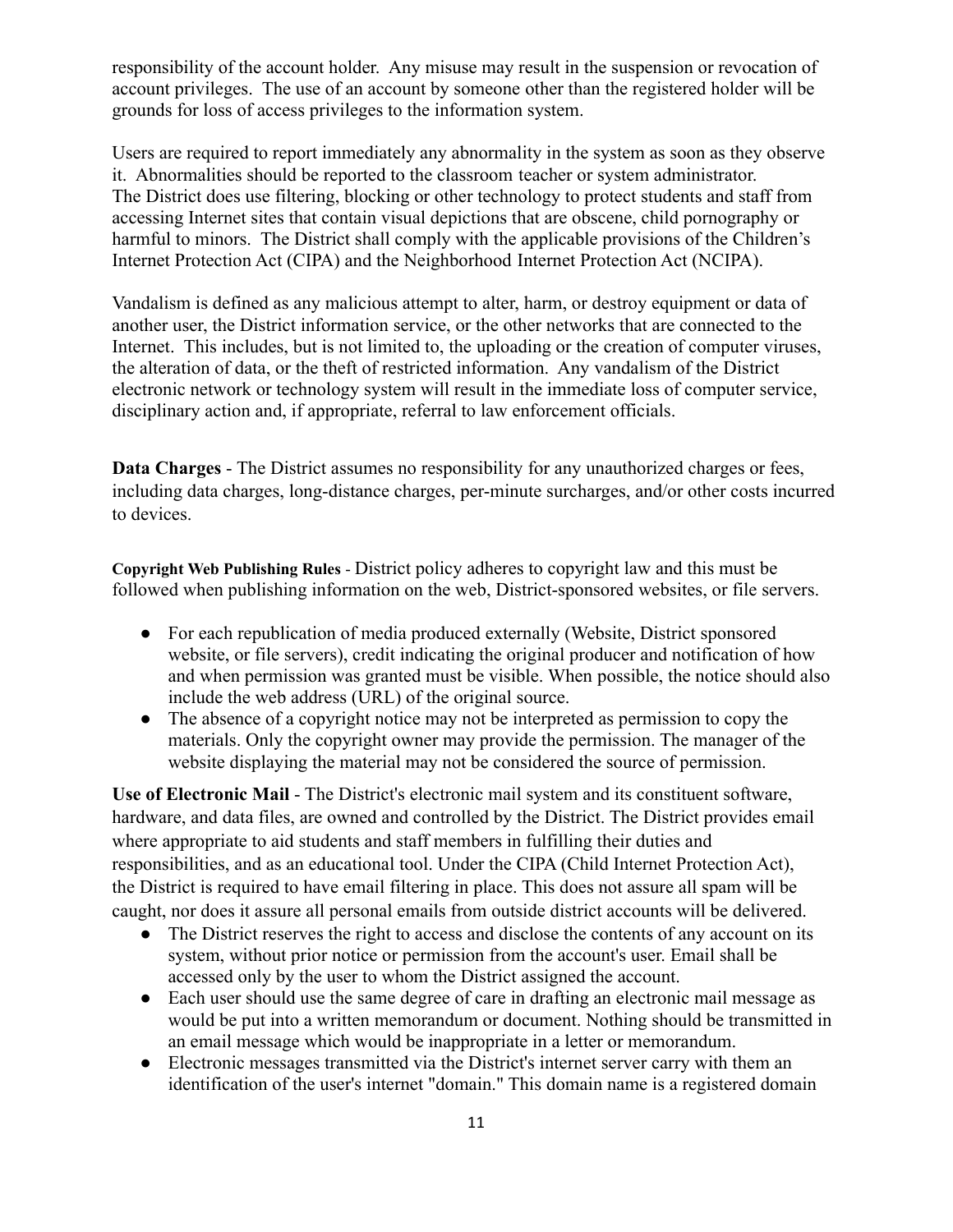name and thereby identifies the author as being associated with the District. Great care should be taken, therefore, in the composition of such messages and how such messages might reflect on the name and reputation of the District. Users will be held personally responsible for the content of any and all electronic mail messages transmitted to external recipients.

- Any message received from an unknown sender via the internet should be immediately deleted. If the message is deemed to be of an inappropriate nature, the user needs to notify a District staff member immediately. Downloading any file attached to an internet-based message is prohibited unless the user is certain of that message's authenticity and the nature of the file transmitted.
- Users are never to reply to or share an email containing personal passwords or sensitive information.
- Use of the District's electronic mail system constitutes consent to these regulations.

**Parent/Guardian Consent** - Teachers may display a student's work as recognition of student achievement. As a parent/guardian, if you do not want your child's artwork, special projects, or photographs taken by your child or images of your child to be displayed on District-sponsored websites, in printed materials, by video, or by any other method of mass communication, you must notify the building administrator in writing.

**Internet Safety** - Internet access is limited only to those "acceptable uses" as detailed in these procedures. Internet safety is almost assured if users do not engage in "unacceptable uses," as detailed in this Authorization, and otherwise follow this Authorization.

Staff members shall supervise student use of District internet access to ensure the student abides by the Terms and Conditions for Internet Access contained in this Authorization.

Each District device with internet access has a filtering device during school hours that attempts to block most depictions which are: (1) obscene, (2) pornographic, or (3) harmful or inappropriate for students, as defined by the Children's Internet Protection Act and as determined by the Superintendent or designee. The system administrator and building administrators shall monitor student internet access while at school.

Again: It is the responsibility of parents/ guardians to supervise the information a student is accessing from the internet while at home.

**Consequences -** The consequences for violating the District's Acceptable Use Policy may include, but are not limited to, one or more of the following:

- 1. Suspension of District Network privileges;
- 2. Revocation of Network privileges;
- 3. Suspension of Internet access;
- 4. Revocation of Internet access;
- 5. Suspension of computer access;
- 6. Revocation of computer access;
- 7. School suspension;
- 8. Expulsion; or
- 9. Student disciplinary action up to and including suspension or expulsion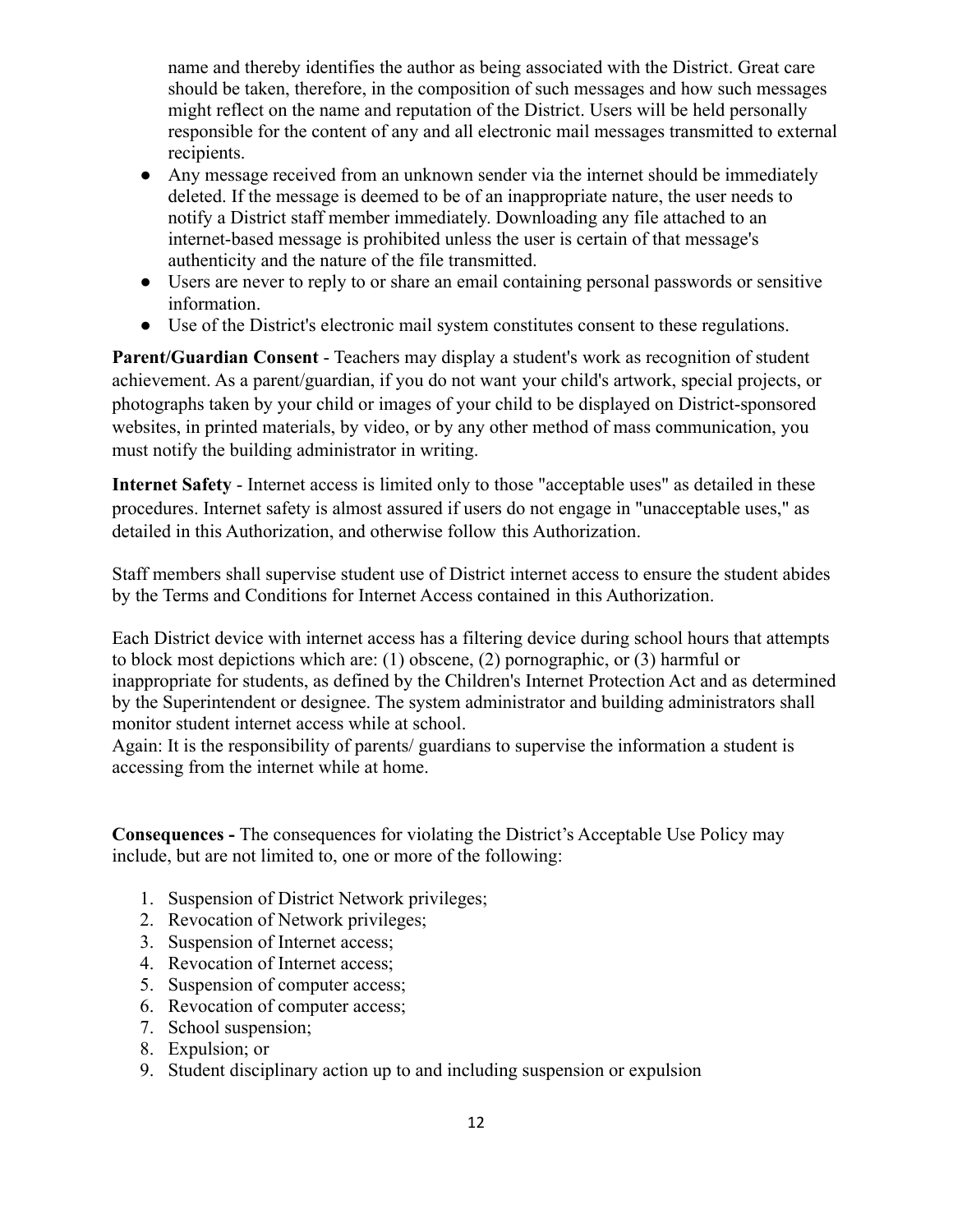## **MONTROSE R-XIV SCHOOL DISTRICT AUTHORIZATION FOR ELECTRONIC NETWORK ACCESS & PARENT-STUDENT TECHNOLOGY AGREEMENT AND CONSENT FORM**

#### **STUDENT:**

I understand that I am responsible for repairs and/or replacement costs for broken or lost devices, chargers, and carrying bags.

I understand broken screens on laptops will incur a full screen replacement cost.

I understand and will abide by this Authorization for Electronic Network Access & Parent-Student Technology User Agreement. I hereby release the Montrose R-XIV School District and its Board members, employees, and agents from any claims and damages arising from my use of, or inability to use the internet and assigned devices.

| <b>USER NAME:</b><br>$\Delta T$ |
|---------------------------------|
|---------------------------------|

USER SIGNATURE:

#### **PARENT / GUARDIAN:**

I understand that I am responsible for repairs and/or replacement costs for broken or lost devices, chargers, and carrying bags.

I understand broken screens on laptops will incur a full screen replacement cost.

I have read this Authorization for Electronic Network Access & Parent-Student Technology User Agreement. I understand access is designed for educational purposes and the District has taken precaution to eliminate controversial material. However, I also recognize it is impossible for the District to restrict access to all controversial and inappropriate materials. I will hold harmless the District, its employees, representatives, or Board members, for any harm caused by materials or software obtained via the network. I accept full responsibility for supervision, if and when my child's use is not in a school setting, of the device and internet usage. I have discussed the terms of this Authorization with my child, and hereby request that my child be allowed access to the District's network and be issued a school device.

| PARENT/GUARDIAN NAME: | DATE. |
|-----------------------|-------|
|-----------------------|-------|

PARENT/GUARDIAN SIGNATURE: